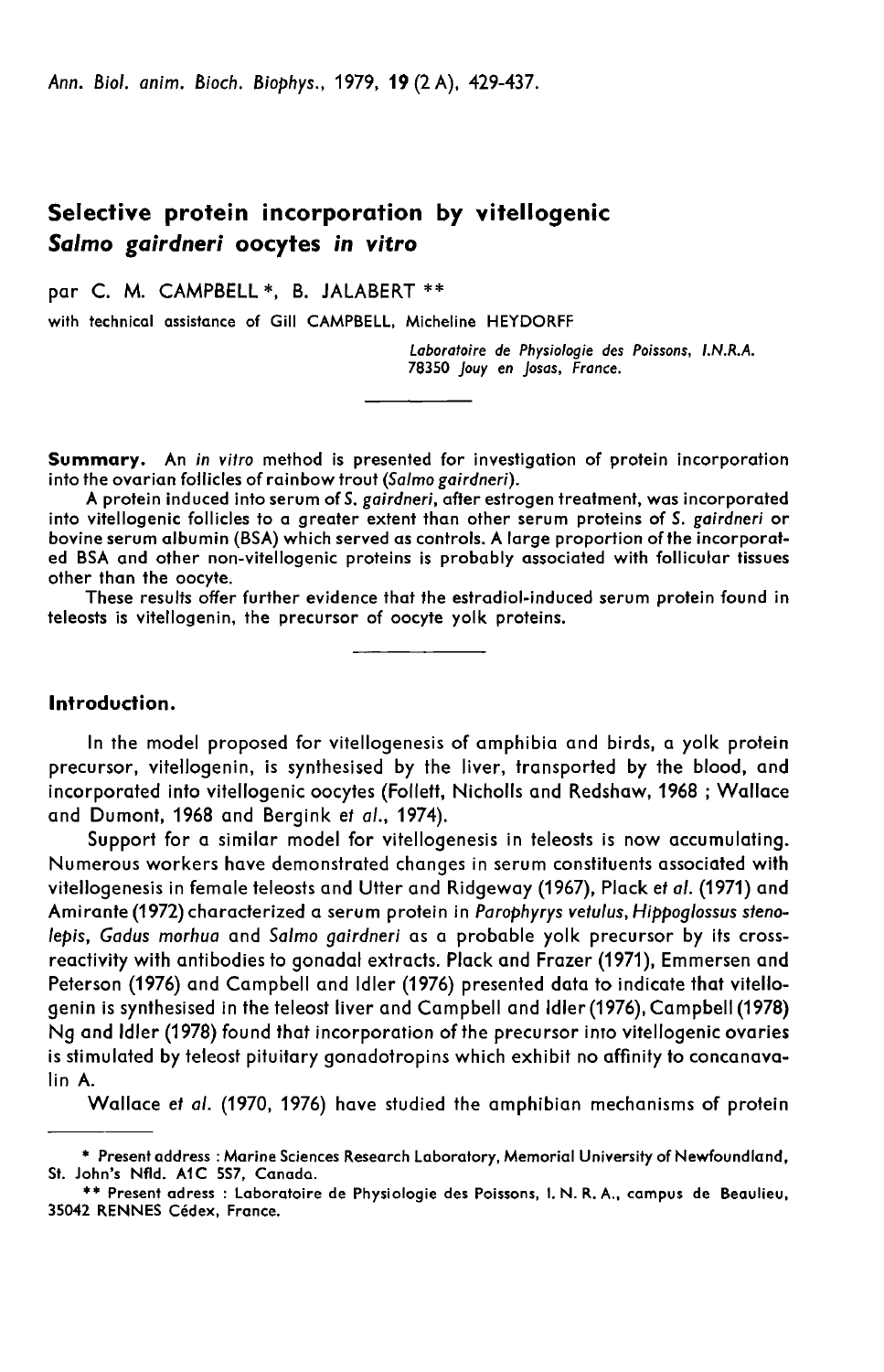incorporation into oocytes using a system of in vitro incubation of oocytes from Xenopus laevis. This system was adopted to study the incorporation of protein into oocytes of Salmo gairdneri and investigate the selectivity of protein incorporation.

## Materials and methods.

### Donor fish and preparation of oocytes.

Hatchery reared S. gairdneri were maintained in a recirculated water raceway system. Follicles ( $> 3$  mm in diameter) were obtained from the ovaries of females undergoing active vitellogenesis between September and early December.

Incorporation assays were carried out on different systems :

1. Individual follicles separated from ovaries using small forceps : Follicles were isolated and incubated in trout balanced salts solution (TBSS) buffered at pH 8.0 by 1. Individual follicles separated from ovaries using small forceps : Follicles were<br>isolated and incubated in trout balanced salts solution (TBSS) buffered at pH 8.0 by<br>HEPES-NaOH (Jalabert, 1976) : NaCl 133 mM ; KCI 3.1 m isolated and incubated in trout balanced salts solution (TBSS) buffered at pH 8.0 by<br>HEPES-NaOH (Jalabert, 1976) : NaCl 133 mM ; KCl 3.1 mM ; MgSO<sub>4</sub> 0.3 mM ;<br>MgCl<sub>2</sub> 1.0 mM ; CaCl<sub>2</sub> 3.4 mM ; glucose 5.6 mM ; HEPES-NaOH 4 100 000 U/I ; streptomicin sulphate 100 000  $\mu$ g/I.

2. Individual follicles isolated by mild collagenase treatment using BSA to neutralize non-specific proteolytic effects. Small chunks of ovary were actively agitated (1.7 Hz) for 1-2 h at 15 °C in TBSS containing 2 mg ml<sup>-1</sup> collagenase (Sigma, type II)<br>and 5 mg ml<sup>-1</sup> BSA, resulting in rupture of the basement membrane between thecal layers and ovarian tissue.

3. Individual oocytes surrounded only by granulosa cells : Following stage 2, follicles were agitated very gently ( $<$  0.5 HZ in 2 mg ml<sup>-1</sup> collagenase, 15 mg ml<sup>-1</sup> BSA), for a further 2 hrs. This treatment resulted in the rupture of the basement membrane between granulosa and thecal layers.

4. Individual naked oocytes : When follicles prepared to stage 3 were aspirated several times into a closely fitting pipette the granulosa layer was usually scraped off. Occasionally exposure for 10 min to Ca, Mg-free TBSS  $+5$  mM EDTA was required before mechanical treatment.

Follicles were sorted using a dissecting microscope in order to begin incubation within 5-10 hrs of the death of the donor fish. Those selected retained the appearance of follicles from a freshly killed fish.

Individual follicles were placed in the wells of Cooke microtiter plates and excess medium was aspirated and replaced with 50  $\mu$ l of experimental incubation medium. Experimental lots of 12 or 24 individual oocytes from each fish were incubated for 18-25 hrs at 12.5 or 15° under an  $O_2/N_2$  atmosphere (50:50) saturated with water to prevent problems of evaporation of medium.

At the end of incubation the wells were rinsed three times with saline to wash any unabsorbed proteins from the follicles. The oocyie was then examined using a dissecting microscope and the diameters of those having retained a similar appearance as at the beginning of incubation were recorded. These oocytes were dissolved in Soluene (Packard Instruments) and radioactivity counted. Disintegrations per minute and per mm2of oocyte surface were calculated and the mass of protein incorporated calculated using the specific activity of the labelled protein determined using Lowry protein quantification.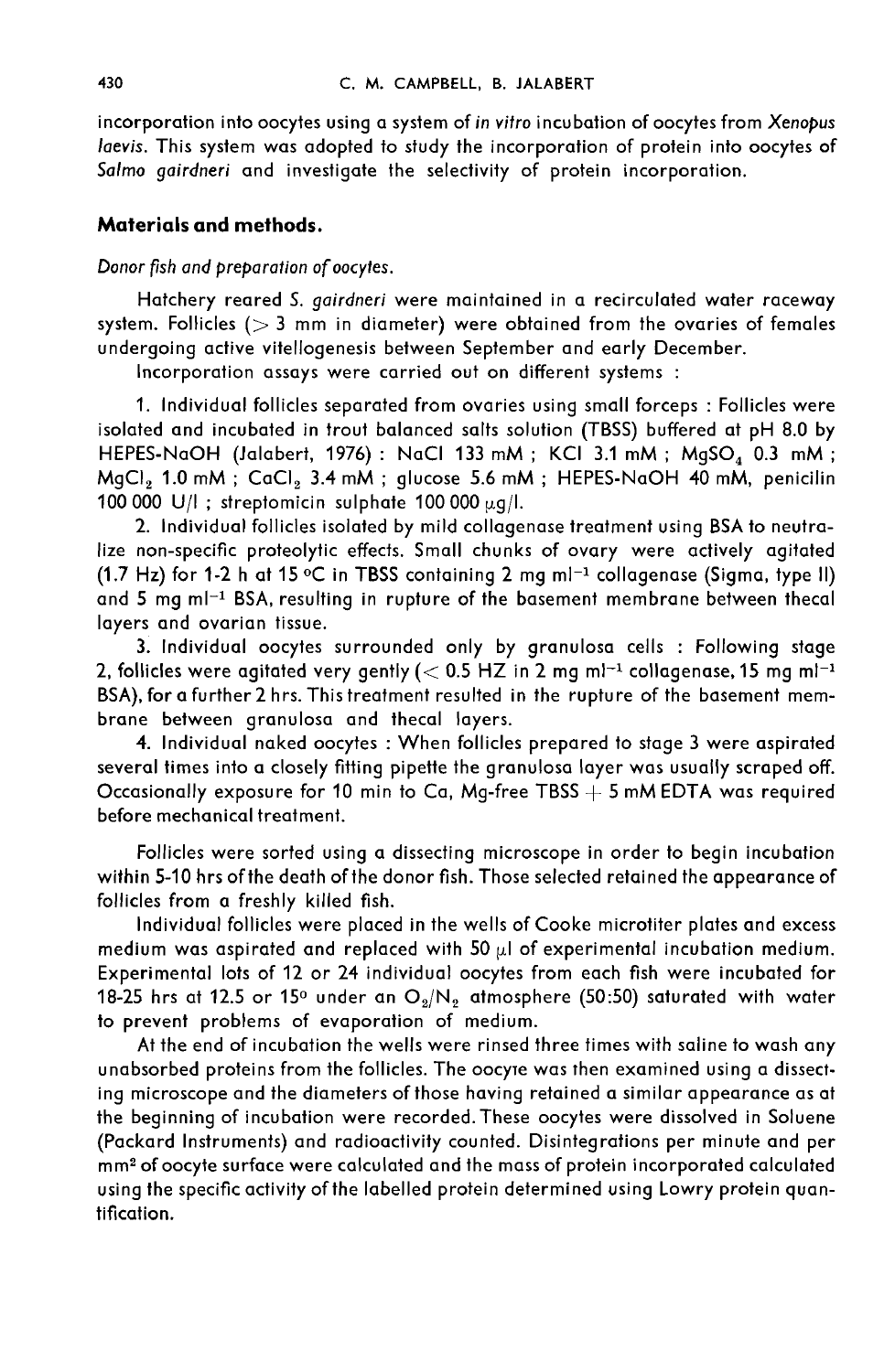#### Protein labelling.

Ten mg of test protein in 0.2-1.0 ml of 0.5 M NaCl, 0.02 M CaCl<sub>2</sub> was adjusted to Frotein labelling.<br>
Protein labelling.<br>
Ten mg of test protein in 0.2-1.0 ml of 0.5 M NaCl, 0.02 M CaCl<sub>2</sub> was adjusted to<br>
pH 9.0 with NaOH at 0 °C. 100  $\mu$ Ci of <sup>14</sup>C-formaldehyde (CEA France -- 30 mCi mM<sup>-1</sup>)<br>
was add times at 30 second intervals, followed by a final 100  $\mu$ 1 (500  $\mu$ g), with mixing each time. After 16 hrs at 0 °C the labelled protein mixture was freed from reaction products using Sephadex G-25 equilibrated with TBSS (without glucose and antibiotics). Labelled proteins were stored at  $-70$ ° at concentrations of 5-10 mg/ml. This method, based on Rice<br>and Means (1970) yielded proteins with specific activities of 1 000 to 7 000 DPM  $\mu$ g<sup>-1</sup>.

#### Protein incorporation experiments.

The proteins described in table 1 and figure 1 were labelled by reductive methylation. The incorporation of preparations which were essentially free of the estrogeninduced serum protein was compared with incorporation of vitellogenic proteins.

| Symbol                  | Source                                                    | Isolation                                  |  |  |  |
|-------------------------|-----------------------------------------------------------|--------------------------------------------|--|--|--|
| Control                 |                                                           |                                            |  |  |  |
| <b>BSA</b>              | <b>Bovine Serum Albumin</b>                               | Sigma ; Fraction V                         |  |  |  |
|                         | Serum from $\triangle$ S. gairdneri                       | Untreated                                  |  |  |  |
| $C_1$ <sub>2</sub>      |                                                           | Principle peak in TEAE chro-<br>matography |  |  |  |
| $C_{3}$                 | Serum from estrogen-treated $\mathcal{Q}$ S.<br>gairdneri |                                            |  |  |  |
| $\mathsf{C}_4$          | Serum from non-vitellogenic $\varphi$ S.<br>gairdneri     | Second peak area in TEAE<br>chromatography |  |  |  |
| Vitellogenic            |                                                           |                                            |  |  |  |
| $\mathsf{V}_\mathsf{1}$ | Serum from estrogen-treated $\beta$ S.<br>gairdneri       | Untreated                                  |  |  |  |
| $\mathsf{V}_2$          |                                                           | Second peak in TEAE chromato-<br>graphy    |  |  |  |
| $\mathsf{V}_\mathsf{3}$ |                                                           |                                            |  |  |  |

TARIF I

Description of test proteins

The effect of varying concentration of these proteins on incorporation into oocytes in the presence and absence of 2 mg ml<sup>-1</sup> BSA was tested. The effect of varying BSA The effect of varying concentration of these proteins on incorporation into oocytes<br>in the presence and absence of 2 mg ml<sup>-1</sup> BSA was tested. The effect of varying BSA<br>concentration on incorporation of <sup>14</sup>C-labelled V<sub>1</sub>

ed enzymatically or mechanically was tested in order to characterize any interference by other ovarian tissues.

# Results.

Preliminary trials showed that addition of BSA to the collagenase solution resulted in preparation of follicles which retained the morphological characteristics of those excised from ovaries of freshly killed animals. Without BSA few collagenase treated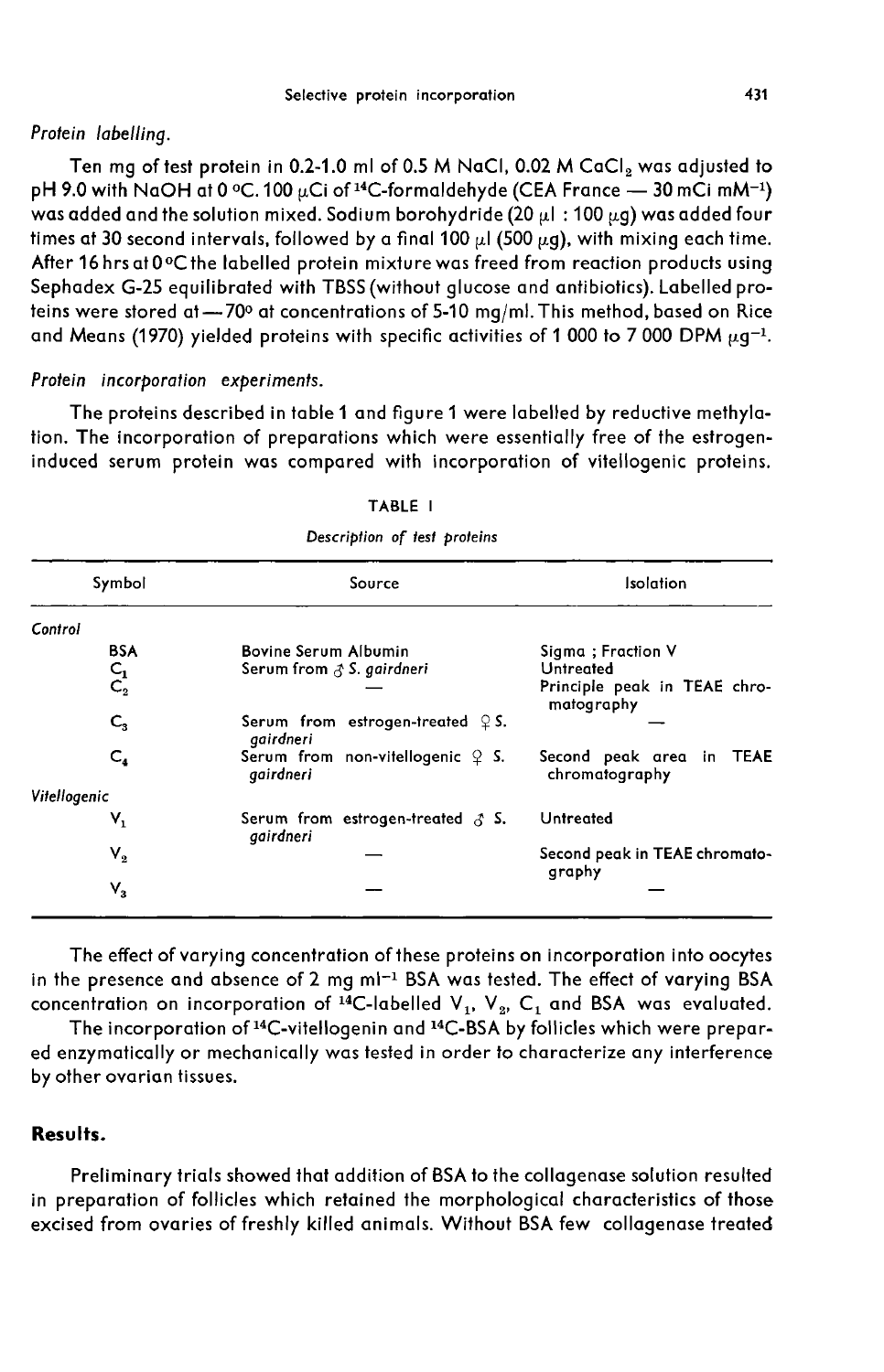

FIG. 1. - (a) Typical profiles of serum proteins eluted from a 2.6 cm  $\times$  40 cm column of TEAE cellulose by a linear gradient of 0.015 M 2 amino-2 methyl-1 propanol; 0.002 5 M citric acid to 0.125 M 2 amino-2 methyl-1 propanol; 0.04 M citric acid. Bars show elution positions of partially purified test fractions.

(b) Polyacrylamide gels (6 p. 100 Tris-glycine system) showing estrogen induced protein (V) and comparison of protein mixtures tested. C : serum from a previtellogenic adult  $\varphi$  ; E : serum from estradioltreated  $\mathcal{Q}$ ; N : serum from a normal vitellogenic  $\mathcal{Q}$ .

oocytes were viable after incubation. Seventy-five percent of follicles separated enzymatically retained these characteristics till the end of the incubation period but only 45 p. 100 of those isolated manually were similar.

#### TABLE 2

ng mm<sup>-2</sup> of <sup>14</sup>C-labelled protein in follicles or oocytes after 21 hrs incubation with 1 mg ml  $^{-1}$  test protein, 2 mg ml  $^{-1}$  BSA (fish 1) or 2 mg ml  $^{-1}$  test protein only (fish 2) Mean  $\pm$  SE; numbers in parenthesis indicate number of viable oocytes remaining (a, b, c indicate  $P \le 0.001$  for comparaison by t-test). Groups 2, 3 and 4 were all prepared by collagenase treatment

|                                                                                                        | Test protein                                                     |                                                                |                                                   |  |  |  |
|--------------------------------------------------------------------------------------------------------|------------------------------------------------------------------|----------------------------------------------------------------|---------------------------------------------------|--|--|--|
| Treatment of oocyte before<br>incubation                                                               | <sup>14</sup> C-vitellogenin $(V_2)$                             | $14C-BSA$                                                      |                                                   |  |  |  |
|                                                                                                        | Fish 1                                                           | Fish 2                                                         | Fish 2                                            |  |  |  |
| 1. Manual separation<br>2. Collagenase separation<br>3. Theca removed $\ldots$<br>4. Granulosa removed | $40 + 1(22)^a$<br>$67 + 6(22)^a$<br>$92 + 6(24)$<br>$61 + 4(19)$ | $59 + 3(14)b$<br>$78 + 3(18)^b$<br>$68 + 3(9)$<br>$43 + 2(13)$ | $20 + 1(13)^c$<br>$13 + 1(21)e$<br>$17 \pm 2(10)$ |  |  |  |

Significantly (P < 0.001) greater quantities of 14C-vitellogenin (V2, V3) were found associated with oocytes which had been prepared by collagenase dissociation (table 2) and conversely the quantity of i4C-BSA was greatest (P < 0.001) in manually dissociated oocytes though there was always less BSA than vitellogenin incorporation. In a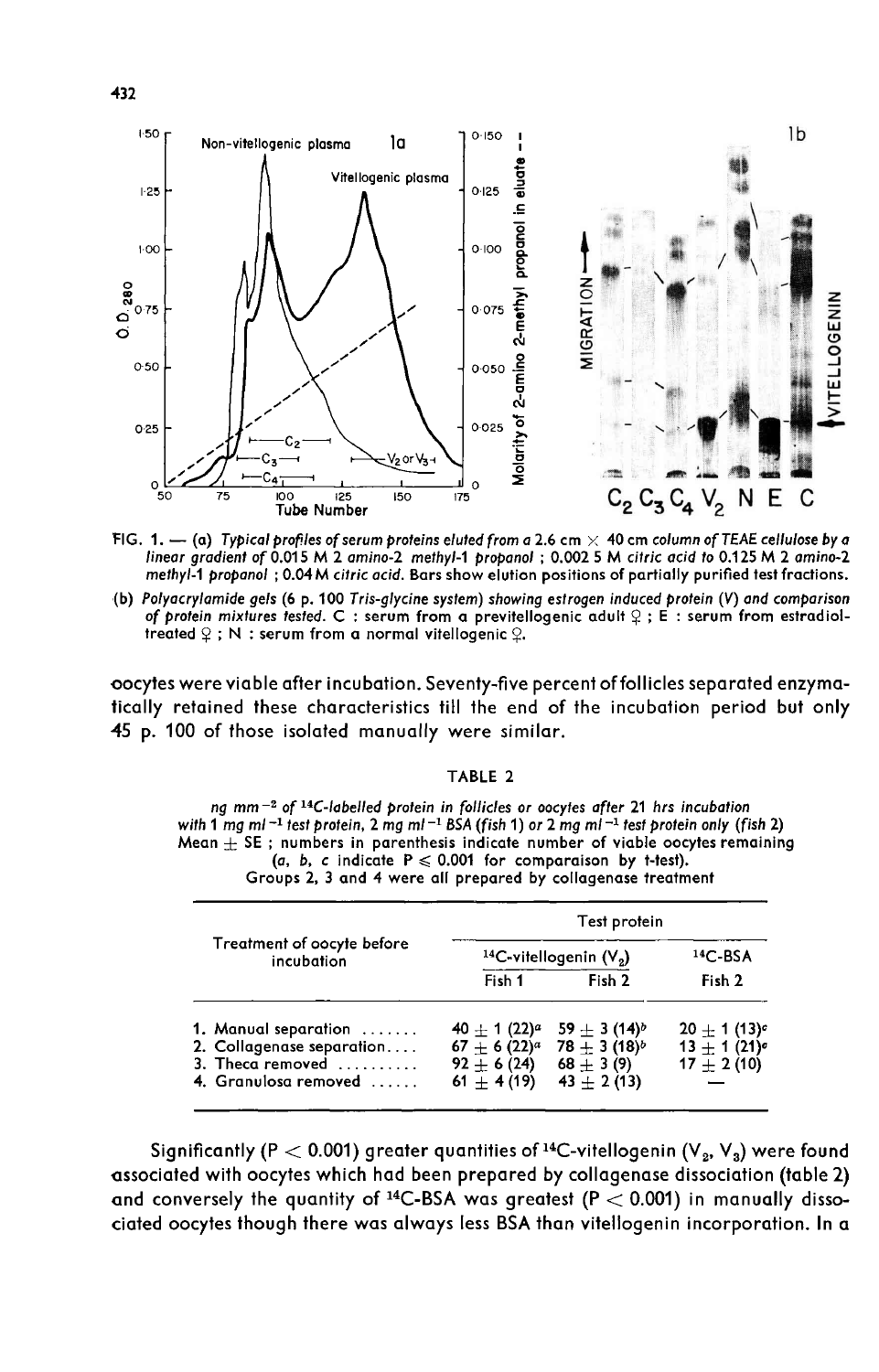

FIG. 2. -- (a) Comparison of protein (<sup>14</sup>C-V<sub>2</sub>, <sup>14</sup>C-BSA) incorporation into oocytes dissociated manually or by collagenase incubated with various concentrations of <sup>14</sup>C-V<sub>2</sub> in the absence of unlabelled BSA.

(b) Comparison of incorporation of <sup>14</sup>C-labelled-vitellogenic and non-vitellogenic proteins and <sup>14</sup>C-BSA at different concentrations in the presence of 2 mg ml<sup>-1</sup> BSA into manually dissociated oocytes.

Data points represent mean incorporation  $\pm$  standard error for (n) viable oocytes after 20 hrs. Lines are least squares fit.

further experiment (fig. 2) it was found that these phenomena were reproduced similarly at different concentrations for vitellogenic and non-vitellogenic proteins.

In each of the above cases less 14C-labelled BSA or control proteins than vitellogenic'protein was found incorporated into oocytes. Analysis of variance shows that vitellogenic proteins (V<sub>1</sub>, V<sub>2</sub>, V<sub>3</sub>) were incorporated significantly (P  $<$  0.001) more actively than all non-vitellogenic test proteins into manually separated follicles (table 3). At different protein concentrations the same tendency was found (fig. 2).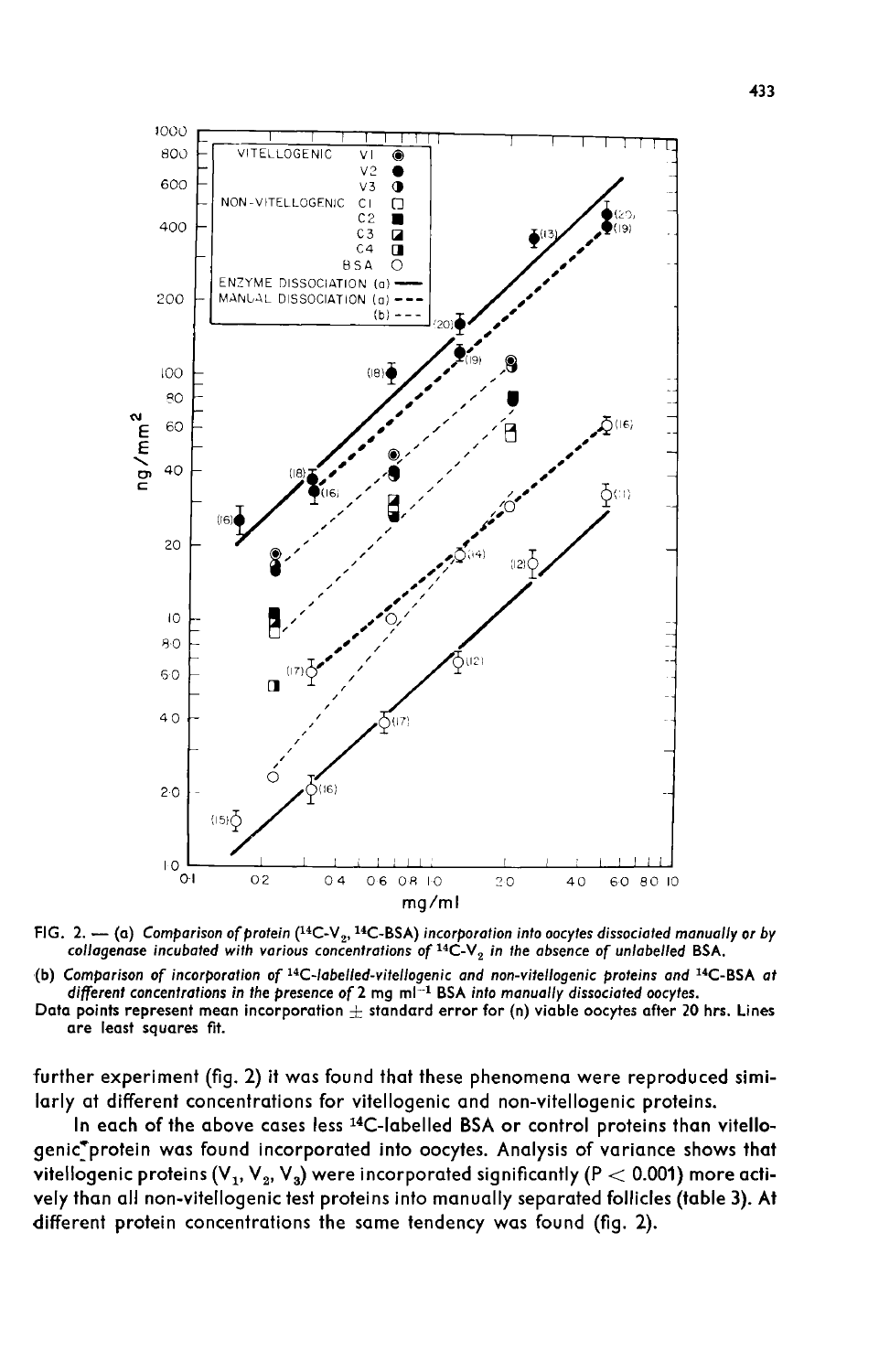| TABLE |  |  |  |  |  |
|-------|--|--|--|--|--|
|-------|--|--|--|--|--|

| ng mm <sup>-2</sup> of <sup>14</sup> C-labelled protein in manually separated follicles after incubation |  |  |  |
|----------------------------------------------------------------------------------------------------------|--|--|--|
| with 2 mg ml <sup>-1</sup> test protein in the presence of 2 mg ml <sup>-1</sup> BSA.                    |  |  |  |
| Mean $+$ SE for (n) surviving oocytes from the initial 12 (fish 1) or 24 (fish 2) placed in culture      |  |  |  |
| (a : no significant difference ; b : $P \le 0.001$ ).                                                    |  |  |  |

| Test protein |                     |                   |                     |                    |                    |                                     |                    |
|--------------|---------------------|-------------------|---------------------|--------------------|--------------------|-------------------------------------|--------------------|
|              | ۷,                  | ٧,                | v,                  |                    | C.                 |                                     | $\mathsf{C}_4$     |
| Fish $1^a$   | $62+3$<br>(4)       | 78 $\pm$ 2<br>(4) | $80 + 12$<br>(4)    | (5)                | (4)                | $35 + 2$ $37 + 1$ $42.6 + 4$<br>(4) | $30 + 1$<br>(5)    |
| Fish $2^a$   | 116 $\pm$ 8<br>(12) | 110 $+ 7$<br>(20) | 107 $\pm$ 7<br>(20) | $56 \pm 3$<br>(21) | $44 \pm 2$<br>(23) | $55 + 2$<br>(19)                    | $47 + 2.6$<br>(20) |
|              |                     |                   |                     |                    |                    |                                     |                    |

A single experiment showed that increasing BSA concentrations up to 9 mg/ml<sup>-1</sup><br>did not affect the incorporation of vitellogenic  $(V_1, V_3)$  or non-vitellogenic  $(C_1)$ <br><sup>14</sup>C-labelled proteins but higher concentrations may A single experiment did not affect the incorporation of vitellogenic  $(V_1, V_3)$  or non-vitellogenic  $(C_1)$ <br><sup>14</sup>C-labelled proteins but higher concentrations may inhibit incorporation of non-<br>vitellogenic serum proteins (fig. 3). However the <sup>14</sup>C-labelled proteins but higher concentrations may inhibit incorporation of non-<br>vitellogenic serum proteins (fig. 3). However the incorporation of <sup>14</sup>C BSA decreased as<br>a function of dilution of <sup>14</sup>C labelled BSA by  $^{14}$ C-labelled proteins but higher concentrations may inhibit incorporation of non-<br>vitellogenic serum proteins (fig. 3). However the incorporation of <sup>14</sup>C BSA decreased as<br>a function of dilution of <sup>14</sup>C labelled BSA In the presence of 27 mg ml<sup>-1</sup> BSA (normal plasma protein concentrations<br>Ca 50 mg ml<sup>-1</sup>) showed a marked reduction of incorporation of male serum protein<br>C ) also Ca 50 mg ml<sup>-1</sup>) showed a marked reduction of incorporation of male serum protein  $(C_1)$  also.



FIG. 3.  $-$  Incorporation of labelled proteins by manually separated oocytes during incubation with 1, 3, 9 or 27 mg  $mi^{-1}$  of unlabelled BSA (mean and standard error for  $(N)$  viable occytes after 19 hrs).

Two attempts to incubate oocytes from which thecal or all follicular tissues had been removed yielded conflicting data, perhaps due to the extensive mortality of oocytes from one fish (table 2). Removal of thecal tissues may facilitate incorporation but it is probable that the totally naked oocytes are too fragile for the results to be conclusive.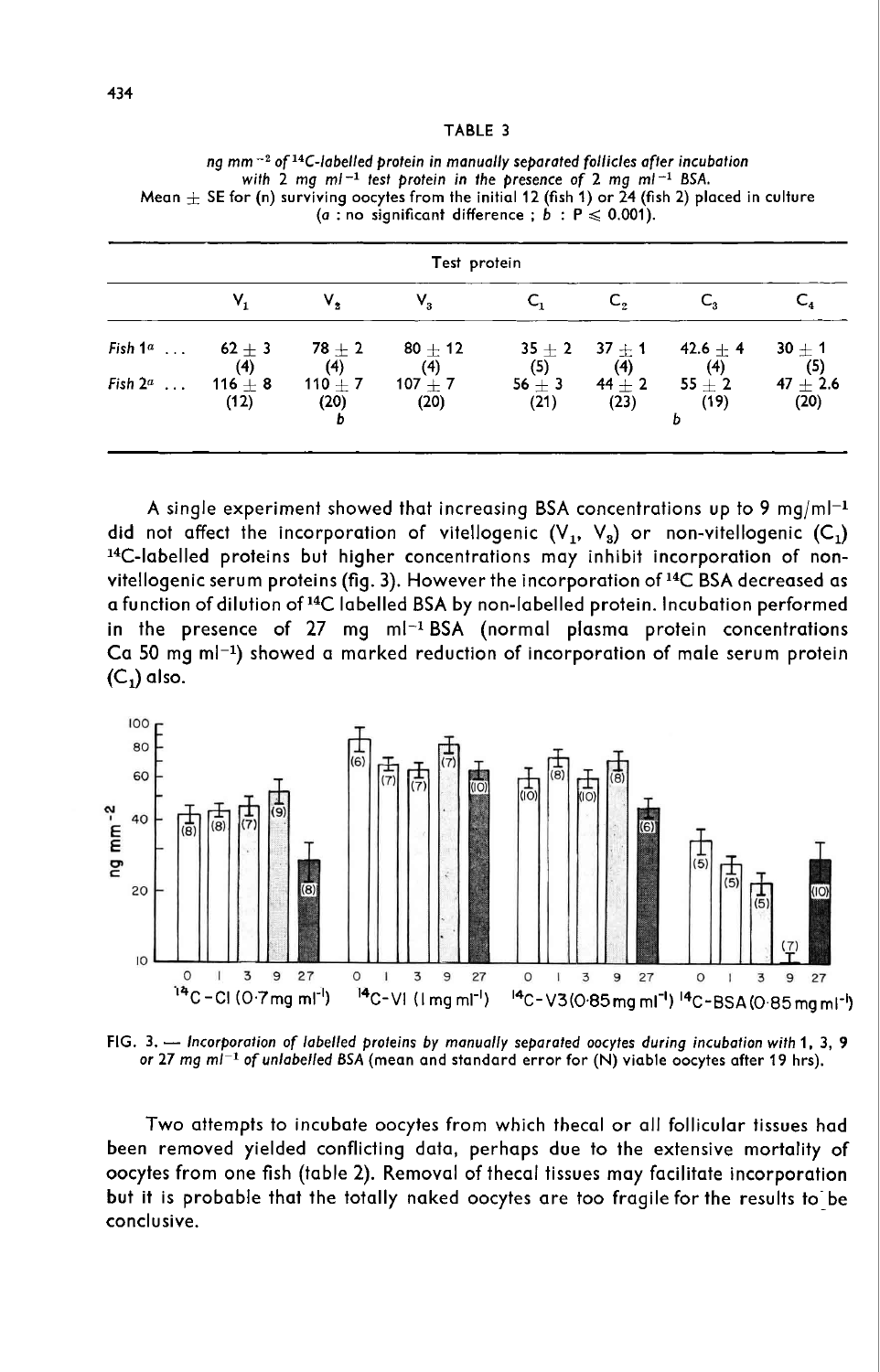#### Discussion.

Immunological studies have demonstrated cross reactivity of the protein, induced into the serum of estradiol treated fish, or present in vitellogenic females, with antibodies to the yolk protein (Utter and Ridgeway (1967), Plack et al. (1971). In the present study, it was found that the incorporation of this type of estradiol-induced protein into vitellogenic oocytes was always much greater than for BSA (fig. 2, fig. 3, tables 2 and 3) and the « non-vitellogenic » proteins (isolated from male serum, non-vitellogenic and vitellogenic female serum) were generally associated with follicles in a similar manner to BSA. These data support the hypothesis that this estrogen-induced serum protein is vitellogenin, the yolk precursor.

Wallace and Jared (1976) showed that protein incorporation by the vitellogenic oocytes of Xenopus Laevis is highly specific for Xenopus vitellogenin which was accumulated in greater quantities than other (non-amphibian and non-vitellogenic) test proteins. In the present work no absolute specificity has been shown but it is clear that BSA was unable to inhibit the incorporation of vitellogenic protein (fig. 3). It does however competitively inhibit the incorporation of <sup>14</sup>C-BSA (fig. 3) as evidenced by lower levels oftracer incorporation in the presence of higher concentrations of unlabelllower levels of tracer incorporation in the presence of higher concentrations of unlabelled<br>ed BSA. The effect of competition of unlabelled BSA with <sup>14</sup>C-BSA (fig. 2) results in a<br>different response (greater slope) to inc protein, whereas the incorporation responses to changes in concentration were similar for all proteins including <sup>14</sup>C-BSA in the absence of competing unlabelled BSA. This suggests that the association of each protein with incubated follicles is to some degree site specific.

Wallace and Jared (1976) found that there was no appreciable competition between BSA and  $^{14}$ C-vitellogenin for partially denuded oocytes of X. laevis and they felt suggests that the association of each protein with incubated tollicles is to some degree<br>site specific.<br>Wallace and Jared (1976) found that there was no appreciable competition bet-<br>ween BSA and <sup>14</sup>C-vitellogenin for part proteins. We have not attempted to make similar interpretations since we used entire follicles with the attendent problems of non-specific association of protein to thecal tissues.

It is probable that a part of the 14C-labelled protein represents incorporation into or association with follicular tissues rather than incorporation into oocytes. Mechanically isolated oocytes are surrounded by granulosa and thecal layers and also interstitial tissues whereas when oocytes are separated enzymatically they are only invested by granulosa and thecal layers. The vitellogenin «incorporation » is higher for enzymatically treated oocytes suggesting that the basement membrane between interstitial tissues and thecal layers may act as a barrier to uptake of vitellogenin. Wallace et al. (1970, 1973) found that oocytes from X. laevis must be divested of epithelial and thecal layers prior to incubation in order to facilitate incorporation of vitellogenin. The lower 14C-BSA incorporation by follicles incubated without interstitial tissues (after enzyme dissociation) compared to entire follicles (manual dissociation) suggests that there may be extensive association of non-vitellogenic proteins with these tissues which are not removed by washing after incubation before counting (table 2, fig. 2). In fact, Campbell (1978) showed by removal of follicular tissues after incubation that, whereas only 15 p. 100 of total incorporated follicular vitellogenin was found in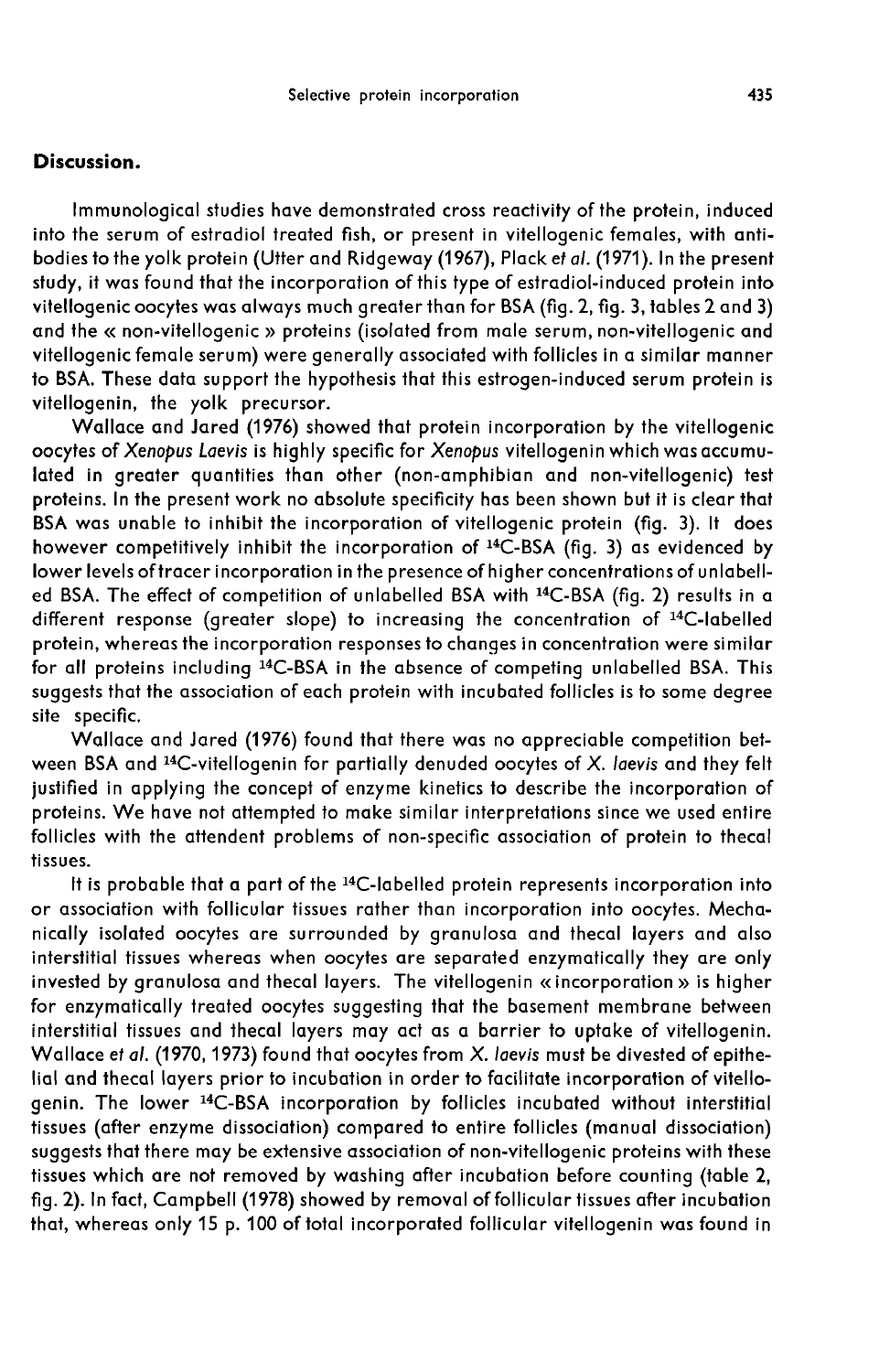follicle cells and 85 p. 100 in the oocyte, 60 p. 100 of incorporated non-vitellogenic trout serum protein was associated with the follicles cells and only 40 p. 100 in the oocyte. Thus it is probable that the specificity of true incorporation into the oocytes is greater than is suggested by results presented here.

The methods of oocyte preparation and incubation have proven equally satisfactory for oocytes (0.75-1.5 mm diam) from trout which had not begun active vitellogenesis (Campbell, 1978). The addition of BSA to the incubation medium is apparently unnecessary though addition during collagenase treatment is the key to successful use of this technique.

Labelling of the proteins by reductive methylation seems not to extensively damage the proteins. Wallace and Jared (1976) found that chemically labelled vitellogenin was incorporated by oocytes of X. laevis with similar kinetics to vitellogenin labelled by incorporation of labelled amino acid in vivo. Busby et al. (1977) showed that biological activities and half-lives were unchanged when three enzymes were labelled by this in vitro method.

This approach to the study of vitellogenesis lends itself to investigations of the activity of vitellogenic gonadotropins (Campbell, 1978) and may enable evaluation of the mode of action of these gonadotropins as well as exploration of the mechanisms of yolk incorporation by studies similar to those of Wallace et al. (1970-1976) made in amphibia.

> Reçu en août 1978. Accept6 en octobre 1978.

Acknowledaments. - I thank The Royal Society for their support in the form of a European Fellowship, during this work. This work was partly supported by « Le Ministere de I'Environnement et de la Culture », grant no. 76-37.

Résumé. Une méthode d'étude de l'incorporation de protéines in vitro dans le follicule ovarien de la truite arc-en-ciel (Salmo gairdneri) est décrite.

Une protéine sérique dont l'apparition est induite par traitement œstrogénique in vivo. s'est révélée être mieux incorporée in vitro dans les follicules en vitellogenèse que les autres protéines sériques ou la BSA qui servent de témoins. Une proportion importante de celles-ci est d'ailleurs probablement associée aux tissus folliculaires, plutôt qu'aux ovocytes euxmêmes.

Ces résultats contribuent à démontrer que la protéine sérique induite par traitement oestrogénique chez les téléostéens est bien la vitellogénine, précurseur de protéines vitellines de l'ovocyte.

#### References

AMIRANTE G. A., 1972. Immunochemical studies on rainbow trout (Salmo gairdneri Rich) lipovitellin. Acta embryol. experiment., Suppl., 373-383.

BERGINK E. W., WALLACE R. A., VAN DE BERG J. A., BOS E. S., GRUBER M., BEERT A. B., 1974. Estrogen induced synthesis of yolk proteins in roosters. Am. Zoo/., 14, 1177-1193.

BUSBY T. F., YU S. D., GAN J. C., 1977. Radioactive labelling of x-antitrypsin, trypsin and chymotrypsin by reductive methylation : Properties of the labelled derivatives. Arch. Biochem. Biophys.. 184, 267-275.